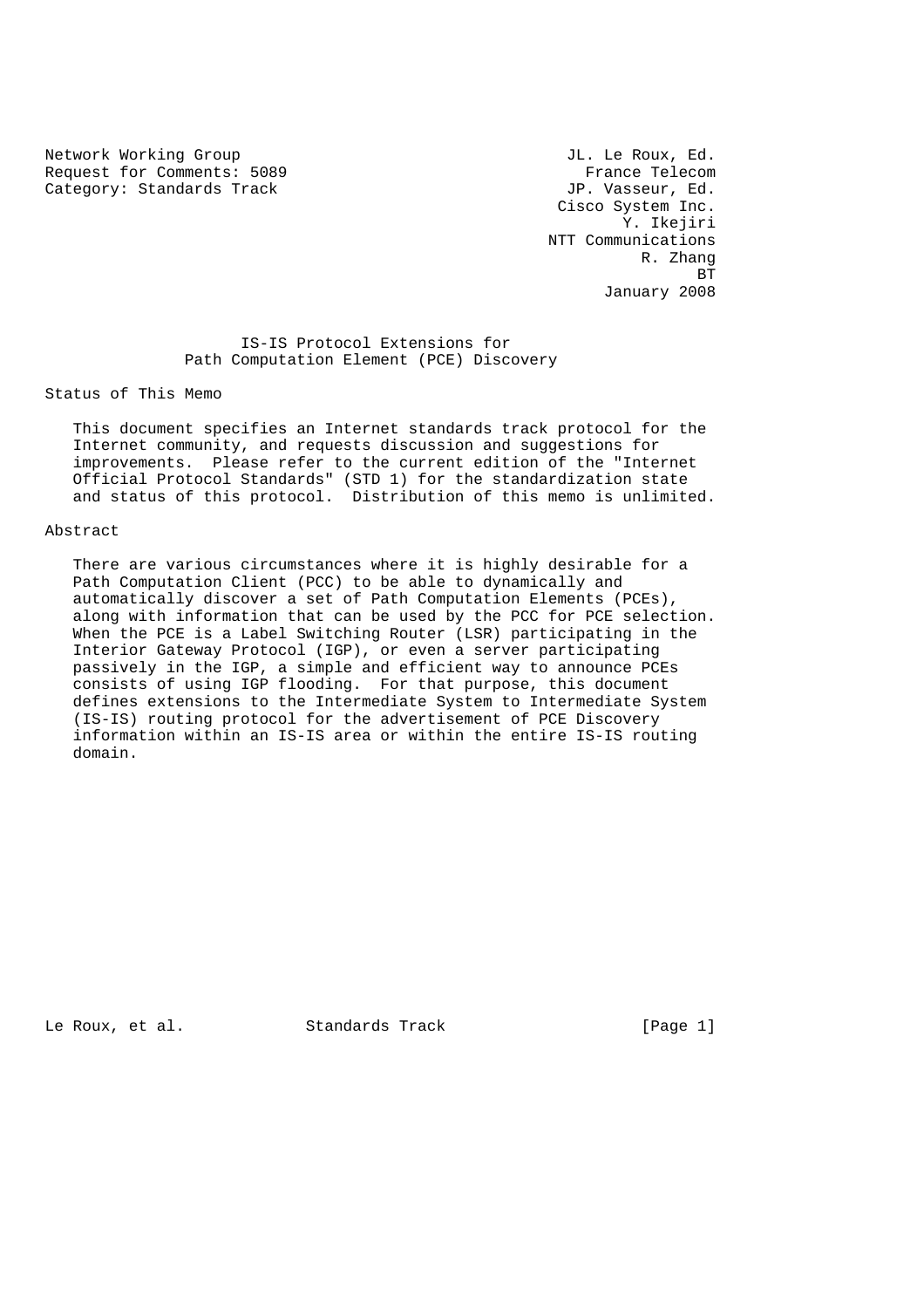## Table of Contents

|  | 2.    |                                                     |  |  |
|--|-------|-----------------------------------------------------|--|--|
|  |       |                                                     |  |  |
|  |       |                                                     |  |  |
|  |       |                                                     |  |  |
|  |       |                                                     |  |  |
|  |       |                                                     |  |  |
|  |       |                                                     |  |  |
|  |       |                                                     |  |  |
|  |       |                                                     |  |  |
|  |       |                                                     |  |  |
|  | $5 -$ |                                                     |  |  |
|  | б.    |                                                     |  |  |
|  | 7     |                                                     |  |  |
|  |       |                                                     |  |  |
|  | 9.    |                                                     |  |  |
|  |       | 9.1. Control of Policy and Functions 13             |  |  |
|  |       |                                                     |  |  |
|  |       | 9.3. Liveness Detection and Monitoring 13           |  |  |
|  |       |                                                     |  |  |
|  |       | 9.5. Requirements on Other Protocols and Functional |  |  |
|  |       |                                                     |  |  |
|  |       | 9.6. Impact on Network Operations 14                |  |  |
|  |       |                                                     |  |  |
|  |       |                                                     |  |  |
|  |       |                                                     |  |  |
|  |       |                                                     |  |  |

# 1. Introduction

 [RFC4655] describes the motivations and architecture for a Path Computation Element (PCE)-based path computation model for Multi-Protocol Label Switching (MPLS) and Generalized MPLS (GMPLS) Traffic Engineered Label Switched Paths (TE LSPs). The model allows for the separation of the PCE from a Path Computation Client (PCC) (also referred to as a non co-located PCE) and allows for cooperation between PCEs (where one PCE acts as a PCC to make requests of the other PCE). This relies on a communication protocol between a PCC and PCE, and also between PCEs. The requirements for such a communication protocol can be found in [RFC4657], and the communication protocol is defined in [PCEP].

 The PCE architecture requires that a PCC be aware of the location of one or more PCEs in its domain, and, potentially, of PCEs in other domains, e.g., in the case of inter-domain TE LSP computation.

Le Roux, et al. Standards Track [Page 2]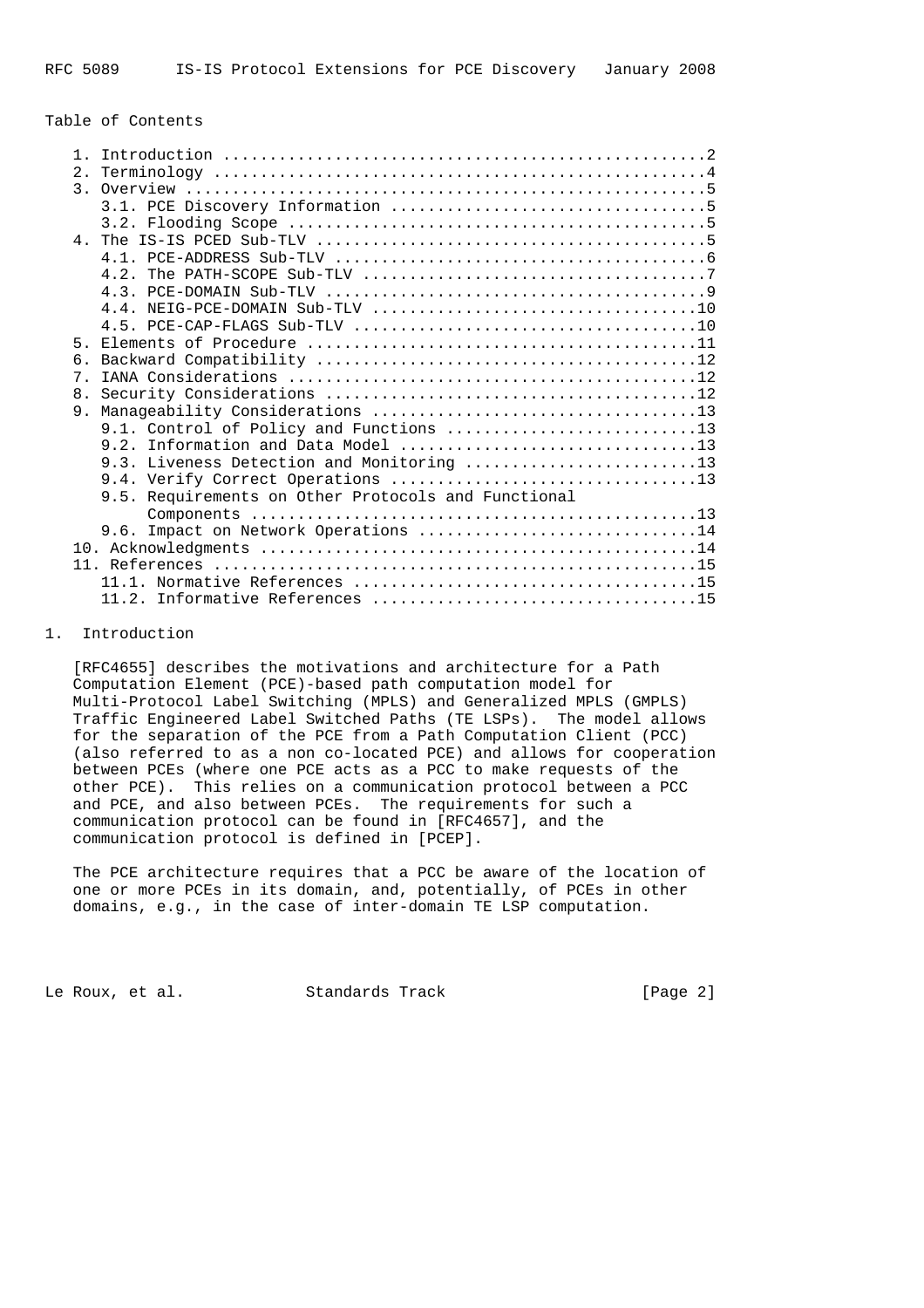A network may contain a large number of PCEs, each with potentially distinct capabilities. In such a context, it is highly desirable to have a mechanism for automatic and dynamic PCE discovery that allows PCCs to automatically discover a set of PCEs, along with additional information about each PCE that may be used by a PCC to perform PCE selection. Additionally, it is valuable for a PCC to dynamically detect new PCEs, failed PCEs, or any modification to the PCE information. Detailed requirements for such a PCE discovery mechanism are provided in [RFC4674].

 Note that the PCE selection algorithm applied by a PCC is out of the scope of this document.

 When PCCs are LSRs participating in the IGP (OSPF or IS-IS), and PCEs are either LSRs or servers also participating in the IGP, an effective mechanism for PCE discovery within an IGP routing domain consists of utilizing IGP advertisements.

 This document defines extensions to IS-IS [ISO] to allow a PCE in an IS-IS routing domain to advertise its location, along with some information useful to a PCC for PCE selection, so as to satisfy dynamic PCE discovery requirements set forth in [RFC4674].

 Generic capability advertisement mechanisms for IS-IS are defined in [RFC4971]. These allow a router to advertise its capabilities within an IS-IS area or an entire IS-IS routing domain. This document leverages this generic capability advertisement mechanism to fully satisfy the dynamic PCE discovery requirements.

 This document defines a new sub-TLV (named the PCE Discovery (PCED)) to be carried within the IS-IS Router Capability TLV ([RFC4971]).

 The PCE information advertised is detailed in Section 3. Protocol extensions and procedures are defined in Sections 4 and 5.

 The IS-IS extensions defined in this document allow for PCE discovery within an IS-IS routing domain. Solutions for PCE discovery across AS boundaries are beyond the scope of this document, and are for further study.

 This document defines a set of sub-TLVs that are nested within each other. When the degree of nesting TLVs is 2 (a TLV is carried within another TLV) the TLV carried within a TLV is called a sub-TLV. Strictly speaking, when the degree of nesting is 3, a sub-sub-TLV is carried within a sub-TLV that is itself carried within a TLV. For the sake of terminology simplicity, a TLV carried within another TLV is called a sub-TLV regardless of the degree of nesting.

Le Roux, et al. Standards Track [Page 3]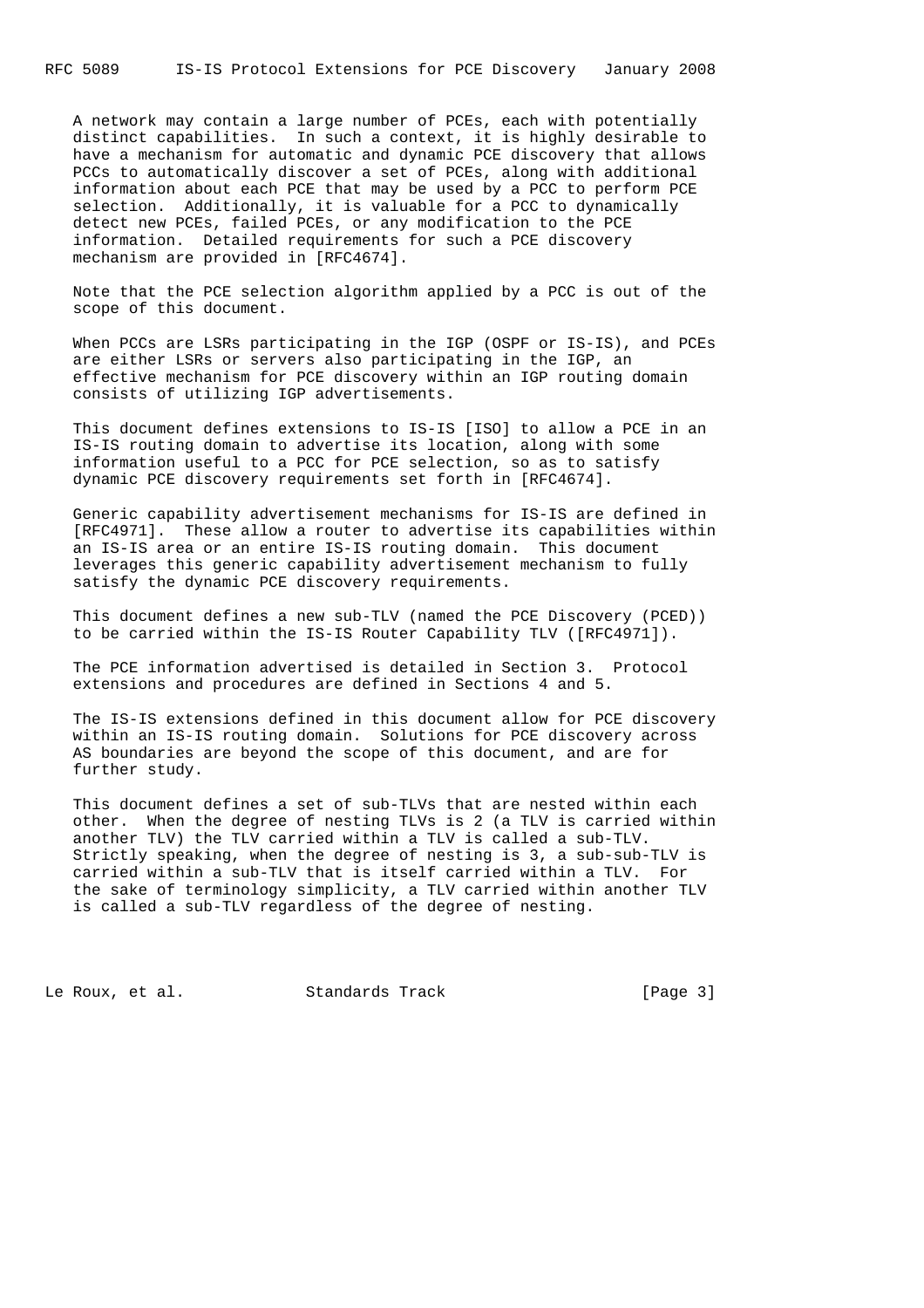RFC 5089 IS-IS Protocol Extensions for PCE Discovery January 2008

#### 2. Terminology

ABR: IS-IS Area Border Router.

AS: Autonomous System.

 IGP: Interior Gateway Protocol. Either of the two routing protocols, Open Shortest Path First (OSPF) or Intermediate System to Intermediate system (IS-IS).

 Intra-area TE LSP: A TE LSP whose path does not cross an IGP area boundary.

Intra-AS TE LSP: A TE LSP whose path does not cross an AS boundary.

 Inter-area TE LSP: A TE LSP whose path transits two or more IGP areas. That is, a TE LSP that crosses at least one IGP area boundary.

 Inter-AS TE LSP: A TE LSP whose path transits two or more ASes or sub-ASes (BGP confederations). That is, a TE LSP that crosses at least one AS boundary.

IS-IS LSP: Link State PDU.

LSR: Label Switching Router.

 PCC: Path Computation Client. Any client application requesting a path computation to be performed by a Path Computation Element.

 PCE: Path Computation Element. An entity (component, application, or network node) that is capable of computing a network path or route based on a network graph and applying computational constraints.

PCED: PCE Discovery.

 PCE-Domain: In a PCE context, this refers to any collection of network elements within a common sphere of address management or path computational responsibility (referred to as a "domain" in [RFC4655]). Examples of PCE-Domains include IGP areas and ASes. This should be distinguished from an IS-IS routing domain as defined by [ISO].

PCEP: Path Computation Element communication Protocol.

TE LSP: Traffic Engineered Label Switched Path.

TLV: Type-Length-Variable data encoding.

Le Roux, et al. Standards Track [Page 4]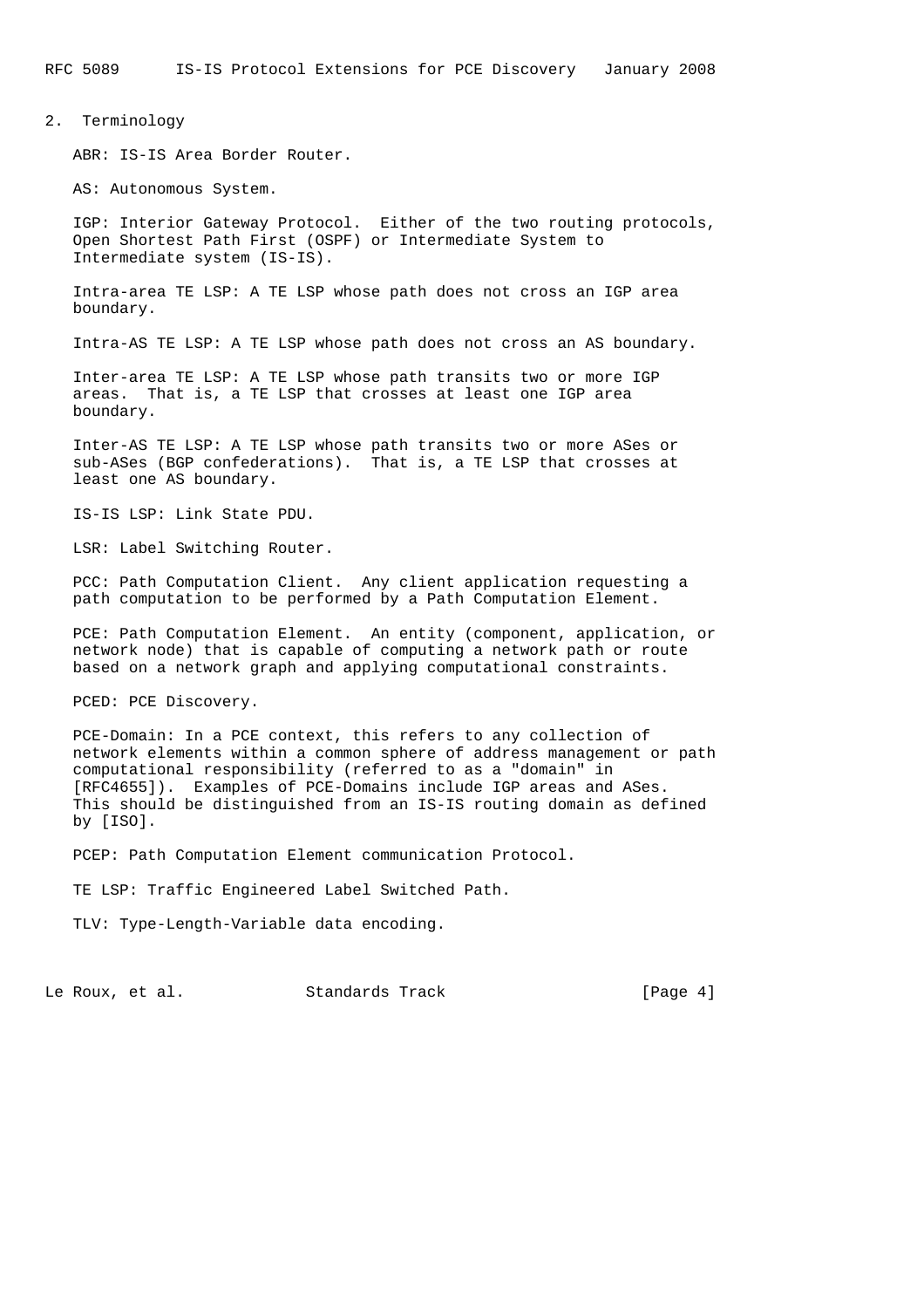The key words "MUST", "MUST NOT", "REQUIRED", "SHALL", "SHALL NOT", "SHOULD", "SHOULD NOT", "RECOMMENDED", "MAY", and "OPTIONAL" in this document are to be interpreted as described in [RFC2119].

- 3. Overview
- 3.1. PCE Discovery Information

The PCE discovery information is composed of:

- The PCE location: an IPv4 and/or IPv6 address that is used to reach the PCE. It is RECOMMENDED to use an address that is always reachable if there is any connectivity to the PCE;
- The PCE path computation scope (i.e., intra-layer, inter-area, inter-AS, or inter-layer);
- The set of one or more PCE-Domain(s) into which the PCE has visibility and for which the PCE can compute paths;
- The set of zero, one, or more neighbor PCE-Domain(s) toward which the PCE can compute paths;
- A set of communication capabilities (e.g., support for request prioritization) and path computation-specific capabilities (e.g., supported constraints).

 PCE discovery information is, by nature, fairly static and does not change with PCE activity. Changes in PCE discovery information may occur as a result of PCE configuration updates, PCE deployment/activation, PCE deactivation/suppression, or PCE failure. Hence, this information is not expected to change frequently.

3.2. Flooding Scope

 The flooding scope for PCE information advertised through IS-IS can be a single L1 area, an L1 area and the L2 sub-domain, or the entire IS-IS routing domain.

4. The IS-IS PCED Sub-TLV

The IS-IS PCED sub-TLV contains a non-ordered set of sub-TLVs.

 The format of the IS-IS PCED sub-TLV and its sub-TLVs is identical to the TLV format used by the Traffic Engineering Extensions to IS-IS [RFC3784]. That is, the TLV is comprised of 1 octet for the type, 1 octet specifying the TLV length, and a value field. The Length field defines the length of the value portion in octets.

Le Roux, et al. Standards Track [Page 5]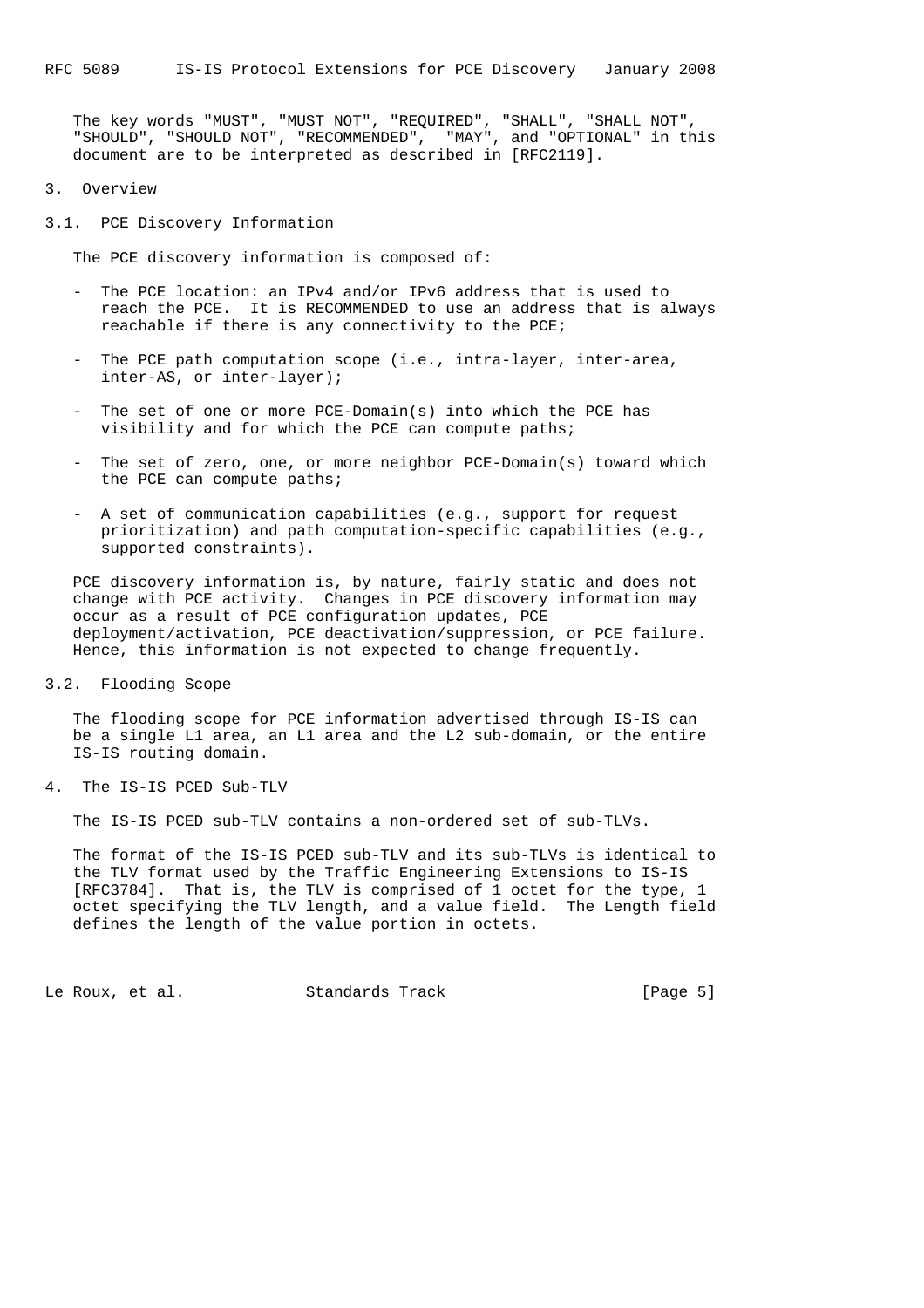The IS-IS PCED sub-TLV has the following format:

 TYPE: 5 LENGTH: Variable VALUE: Set of sub-TLVs

Five sub-TLVs are defined:

|    | Sub-TLV type Length | Name                    |
|----|---------------------|-------------------------|
|    | variable            | PCE-ADDRESS sub-TLV     |
|    | 2                   | PATH-SCOPE sub-TLV      |
| 3  | variable            | PCE-DOMAIN sub-TLV      |
|    | variable            | NEIG-PCE-DOMAIN sub-TLV |
| Б. | variable            | PCE-CAP-FLAGS sub-TLV   |

 The PCE-ADDRESS and PATH-SCOPE sub-TLVs MUST always be present within the PCED sub-TLV.

 The PCE-DOMAIN and NEIG-PCE-DOMAIN sub-TLVs are optional. They MAY be present in the PCED sub-TLV to facilitate selection of inter-domain PCEs.

 The PCE-CAP-FLAGS sub-TLV is optional and MAY be present in the PCED sub-TLV to facilitate the PCE selection process.

Any unrecognized sub-TLV MUST be silently ignored.

 The PCED sub-TLV is carried within an IS-IS CAPABILITY TLV defined in [RFC4971].

 No additional sub-TLVs will be added to the PCED TLV in the future. If a future application requires the advertisement of additional PCE information in IS-IS, this will not be carried in the CAPABILITY TLV.

 The following sub-sections describe the sub-TLVs that may be carried within the PCED sub-TLV.

4.1. PCE-ADDRESS Sub-TLV

 The PCE-ADDRESS sub-TLV specifies an IP address that can be used to reach the PCE. It is RECOMMENDED to make use of an address that is always reachable, provided the PCE is alive and reachable.

 The PCE-ADDRESS sub-TLV is mandatory; it MUST be present within the PCED sub-TLV. It MAY appear twice, when the PCE has both an IPv4 and IPv6 address. It MUST NOT appear more than once for the same address type. If it appears more than once for the same address type, only the first occurrence is processed and any others MUST be ignored.

Le Roux, et al. Standards Track [Page 6]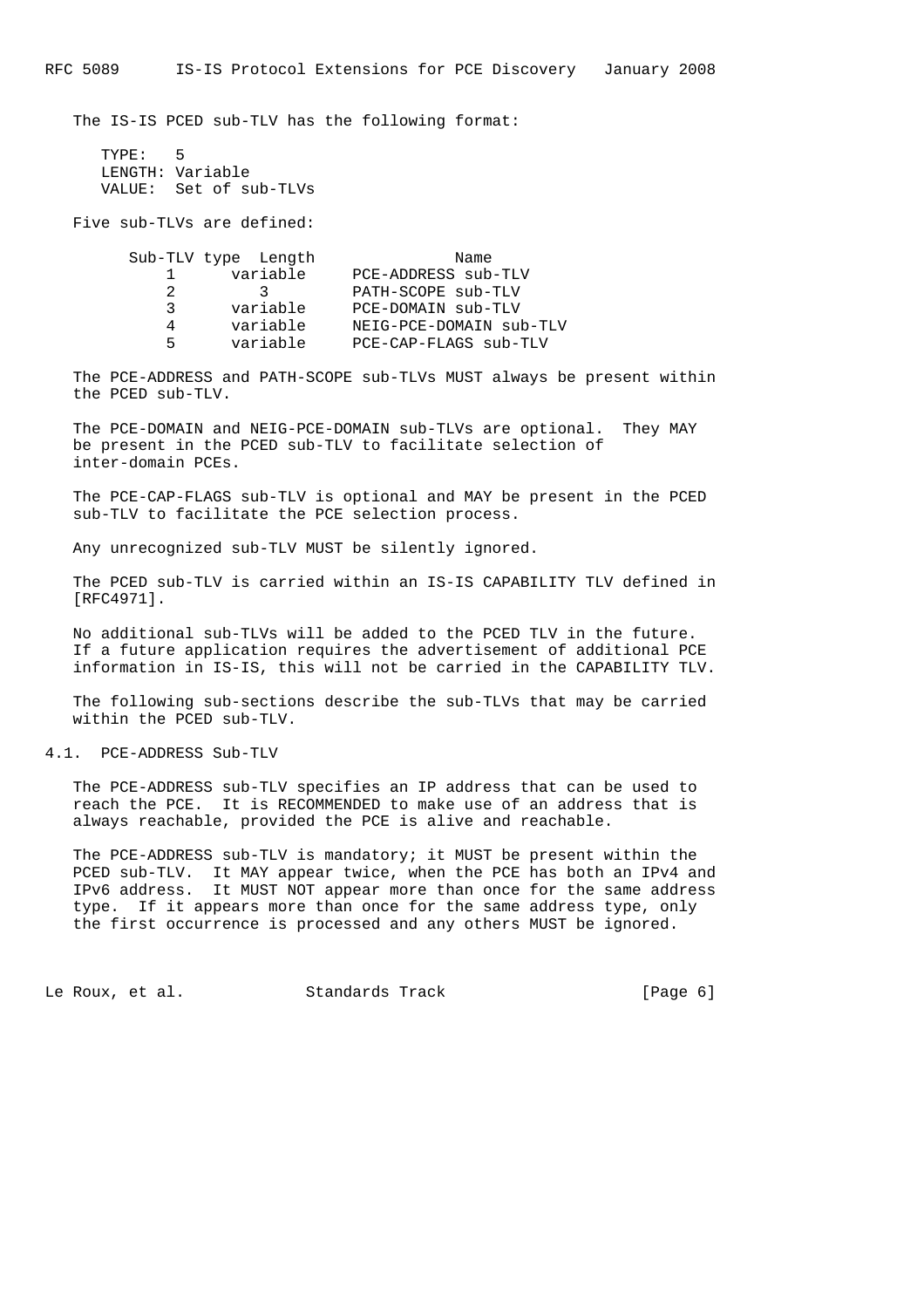The PCE-ADDRESS sub-TLV has the following format:

 TYPE: 1 LENGTH: 5 for an IPv4 address or 17 for an IPv6 address. VALUE: This comprises one octet indicating the address-type and 4 or 16 octets encoding the IPv4 or IPv6 address to be used to reach the PCE.

Address-type:

 1 IPv4 2 IPv6

4.2. The PATH-SCOPE Sub-TLV

 The PATH-SCOPE sub-TLV indicates the PCE path computation scope, which refers to the PCE's ability to compute or take part in the computation of paths for intra-area, inter-area, inter-AS, or inter-layer TE LSPs.

 The PATH-SCOPE sub-TLV is mandatory; it MUST be present within the PCED sub-TLV. There MUST be exactly one instance of the PATH-SCOPE sub-TLV within each PCED sub-TLV. If it appears more than once only the first occurrence is processed and any others MUST be ignored.

 The PATH-SCOPE sub-TLV contains a set of bit flags indicating the supported path scopes, and four fields indicating PCE preferences.

The PATH-SCOPE sub-TLV has the following format:

 TYPE: 2 LENGTH: 3 VALUE: This comprises a 1-octet flags field where each flag represents a supported path scope, followed by a 2-octet preferences field indicating PCE preferences.

Here is the structure of the flags field:

 +-+-+-+-+-+-+-+-+ |0|1|2|3|4|5|Res| +-+-+-+-+-+-+-+-+

Le Roux, et al. Standards Track [Page 7]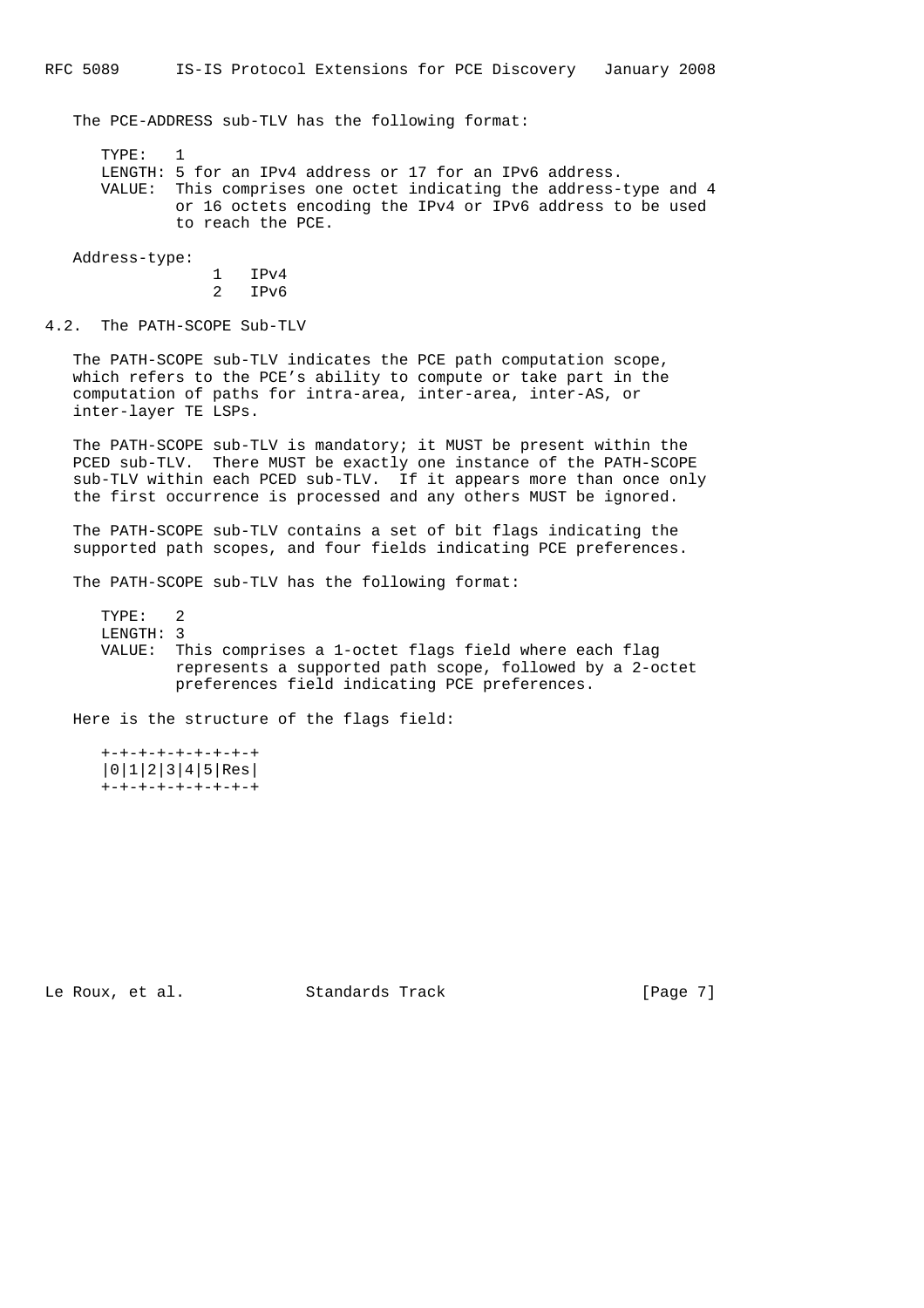Bit Path Scope 0 L bit: Can compute intra-area paths. 1 R bit: Can act as PCE for inter-area TE LSP computation. 2 Rd bit: Can act as a default PCE for inter-area TE LSP computation. 3 S bit: Can act as PCE for inter-AS TE LSP computation. 4 Sd bit: Can act as a default PCE for inter-AS TE LSP computation. 5 Y bit: Can act as PCE for inter-layer TE LSP computation. 6-7 Reserved for future use.

Here is the structure of the preferences field:

 +-+-+-+-+-+-+-+-+-+-+-+-+-+-+-+-+ |PrefL|PrefR|PrefS|PrefY| Res | +-+-+-+-+-+-+-+-+-+-+-+-+-+-+-+-+

 PrefL field: PCE's preference for intra-area TE LSP computation. PrefR field: PCE's preference for inter-area TE LSP computation. PrefS field: PCE's preference for inter-AS TE LSP computation. Pref-Y field: PCE's preference for inter-layer TE LSP computation. Res: Reserved for future use.

 The L, R, S, and Y bits are set when the PCE can act as a PCE for intra-area, inter-area, inter-AS, or inter-layer TE LSP computation, respectively. These bits are non-exclusive.

 When set, the Rd bit indicates that the PCE can act as a default PCE for inter-area TE LSP computation (that is, the PCE can compute a path toward any neighbor area). Similarly, when set, the Sd bit indicates that the PCE can act as a default PCE for inter-AS TE LSP computation (the PCE can compute a path toward any neighbor AS).

 When the Rd and Sd bit are set, the PCED sub-TLV MUST NOT contain a NEIG-PCE-DOMAIN sub-TLV (see Section 4.4).

 When the R bit is clear, the Rd bit SHOULD be clear on transmission and MUST be ignored on receipt. When the S bit is clear, the Sd bit SHOULD be clear on transmission and MUST be ignored on receipt.

 The PrefL, PrefR, PrefS and PrefY fields are each three bits long and allow the PCE to specify a preference for each computation scope,

Le Roux, et al. Standards Track [Page 8]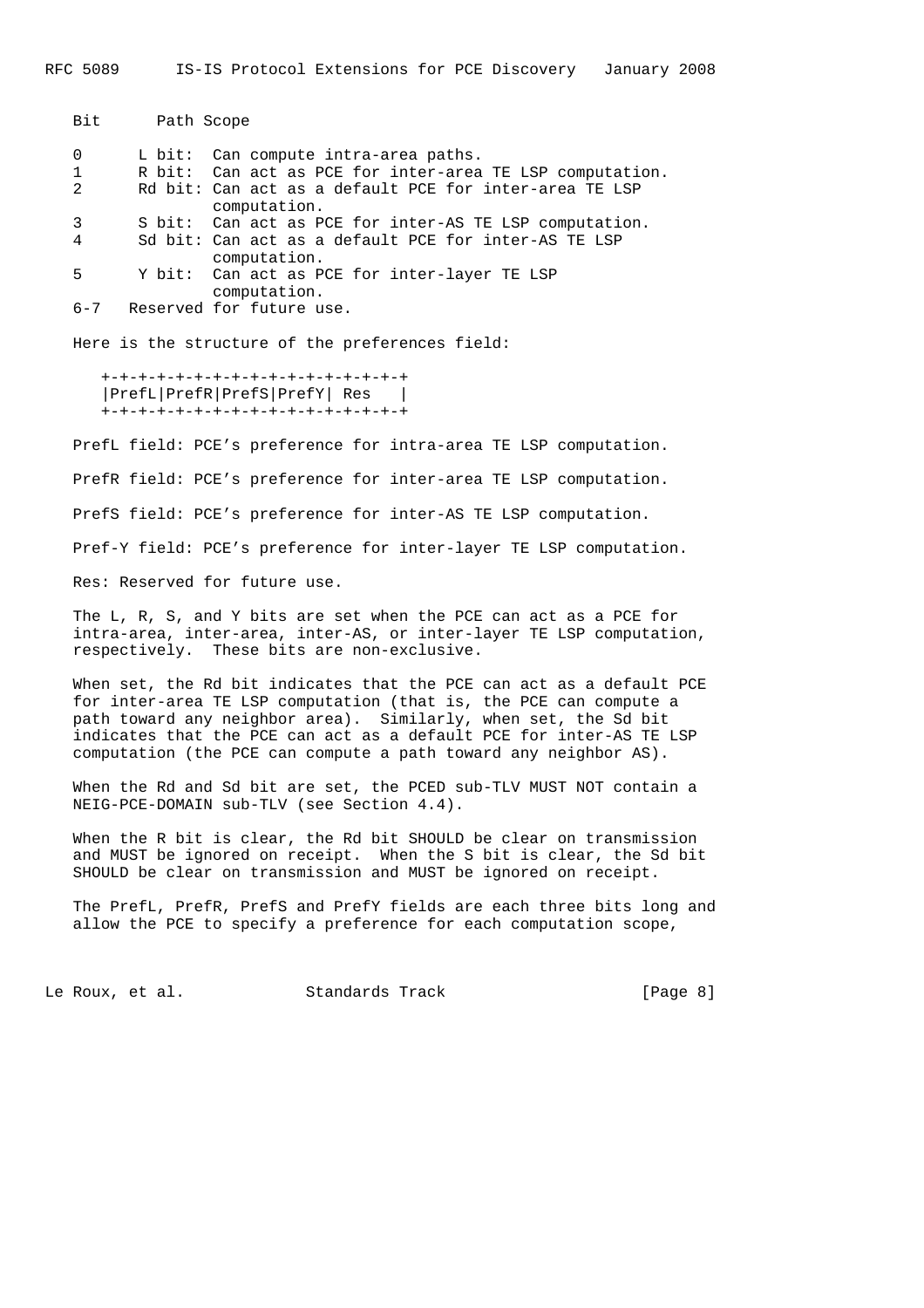where 7 reflects the highest preference. Such preferences can be used for weighted load balancing of path computation requests. An operator may decide to configure a preference for each computation scope at each PCE so as to balance the path computation load among them. The algorithms used by a PCC to balance its path computation requests according to such PCE preferences are out of the scope of this document and are a matter for local or network-wide policy. The same or different preferences may be used for each scope. For instance, an operator that wants a PCE capable of both inter-area and inter-AS computation to be preferred for use for inter-AS computations may configure PrefS higher than PrefR.

When the L, R, S, or Y bits are cleared, the PrefL, PrefR, PrefS, and PrefY fields SHOULD respectively be set to 0 on transmission and MUST be ignored on receipt.

 Both reserved fields SHOULD be set to zero on transmission and MUST be ignored on receipt.

## 4.3. PCE-DOMAIN Sub-TLV

 The PCE-DOMAIN sub-TLV specifies a PCE-Domain (area and/or AS) where the PCE has topology visibility and through which the PCE can compute paths.

 The PCE-DOMAIN sub-TLV SHOULD be present when PCE-Domains for which the PCE can operate cannot be inferred by other IGP information: for instance, when the PCE is inter-domain capable (i.e., when the R bit or S bit is set) and the flooding scope is the entire routing domain (see Section 5 for a discussion of how the flooding scope is set and interpreted).

 A PCED sub-TLV may include multiple PCE-DOMAIN sub-TLVs when the PCE has visibility into multiple PCE-Domains.

The PCE-DOMAIN sub-TLV has the following format:

 TYPE: 3 LENGTH: Variable VALUE: This is composed of one octet indicating the domain-type (area ID or AS Number) and a variable length IS-IS area ID or a 32-bit AS number, identifying a PCE-Domain where the PCE has visibility and can compute paths.

Two domain types are defined:

- 1 Area ID
- 2 AS Number

Le Roux, et al. Standards Track [Page 9]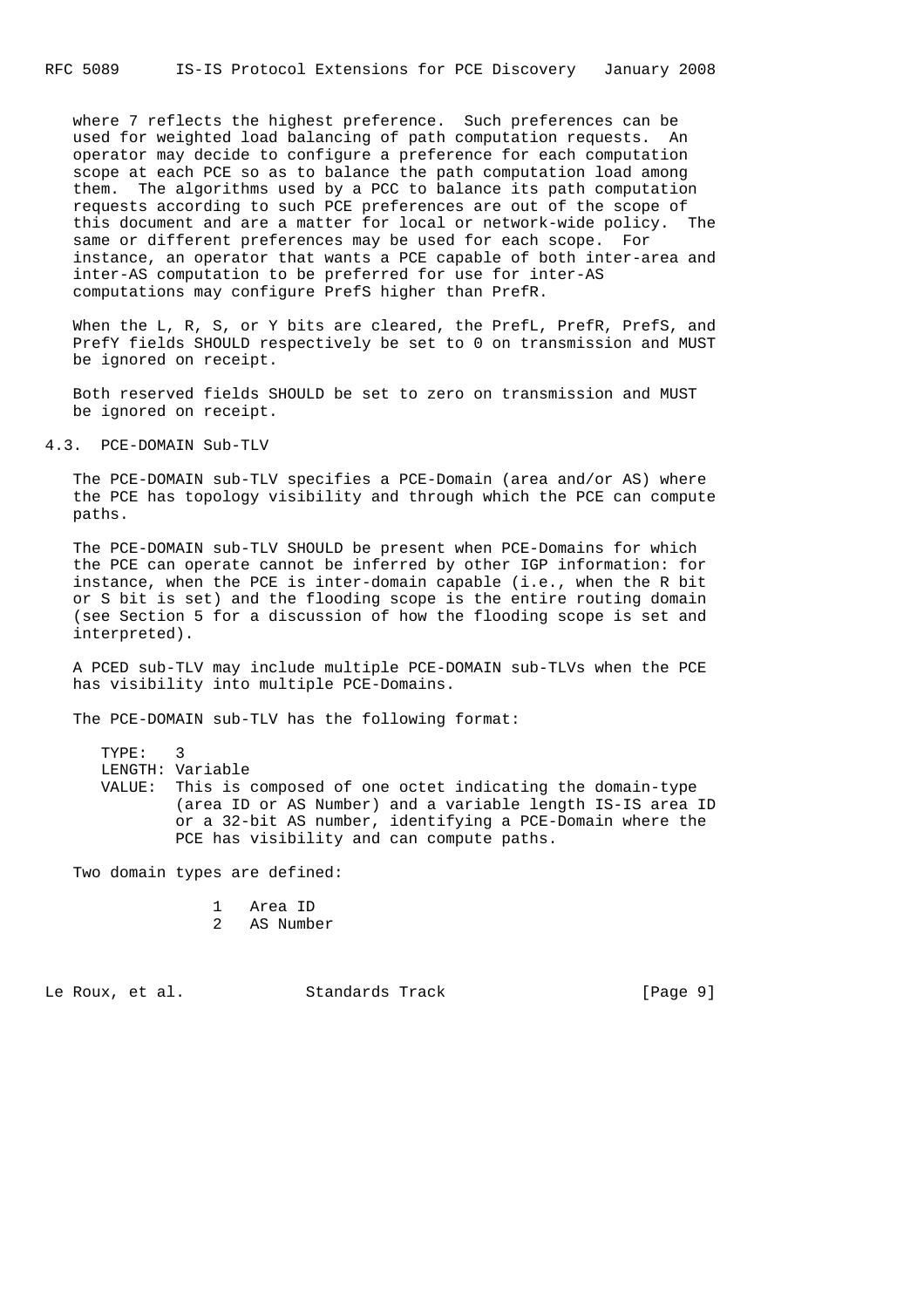The Area ID is the area address as defined in [ISO].

 When the AS number is coded in two octets, the AS Number field MUST have its first two octets set to 0.

4.4. NEIG-PCE-DOMAIN Sub-TLV

 The NEIG-PCE-DOMAIN sub-TLV specifies a neighbor PCE-Domain (area or AS) toward which a PCE can compute paths. It means that the PCE can take part in the computation of inter-domain TE LSPs with paths that transit this neighbor PCE-Domain.

 A PCED sub-TLV may include several NEIG-PCE-DOMAIN sub-TLVs when the PCE can compute paths towards several neighbor PCE-Domains.

 The NEIG-PCE-DOMAIN sub-TLV has the same format as the PCE-DOMAIN sub-TLV:

 TYPE: 4 LENGTH: Variable VALUE: This comprises one octet indicating the domain-type (area ID or AS Number) and a variable length IS-IS area ID or a 32-bit AS number, identifying a PCE-Domain toward which the PCE can compute paths.

Two domain types are defined:

 1 Area ID 2 AS Number

The Area ID is the area address as defined in [ISO].

 When the AS number is coded in two octets, the AS Number field MUST have its first two octets set to 0.

 The NEIG-PCE-DOMAIN sub-TLV MUST be present at least once with domain-type set to 1 if the R bit is set and the Rd bit is cleared, and MUST be present at least once with domain-type set to 2 if the S bit is set and the Sd bit is cleared.

4.5. PCE-CAP-FLAGS Sub-TLV

 The PCE-CAP-FLAGS sub-TLV is an optional sub-TLV used to indicate PCE capabilities. It MAY be present within the PCED sub-TLV. It MUST NOT be present more than once. If it appears more than once, only the first occurrence is processed and any others MUST be ignored.

Le Roux, et al. Standards Track [Page 10]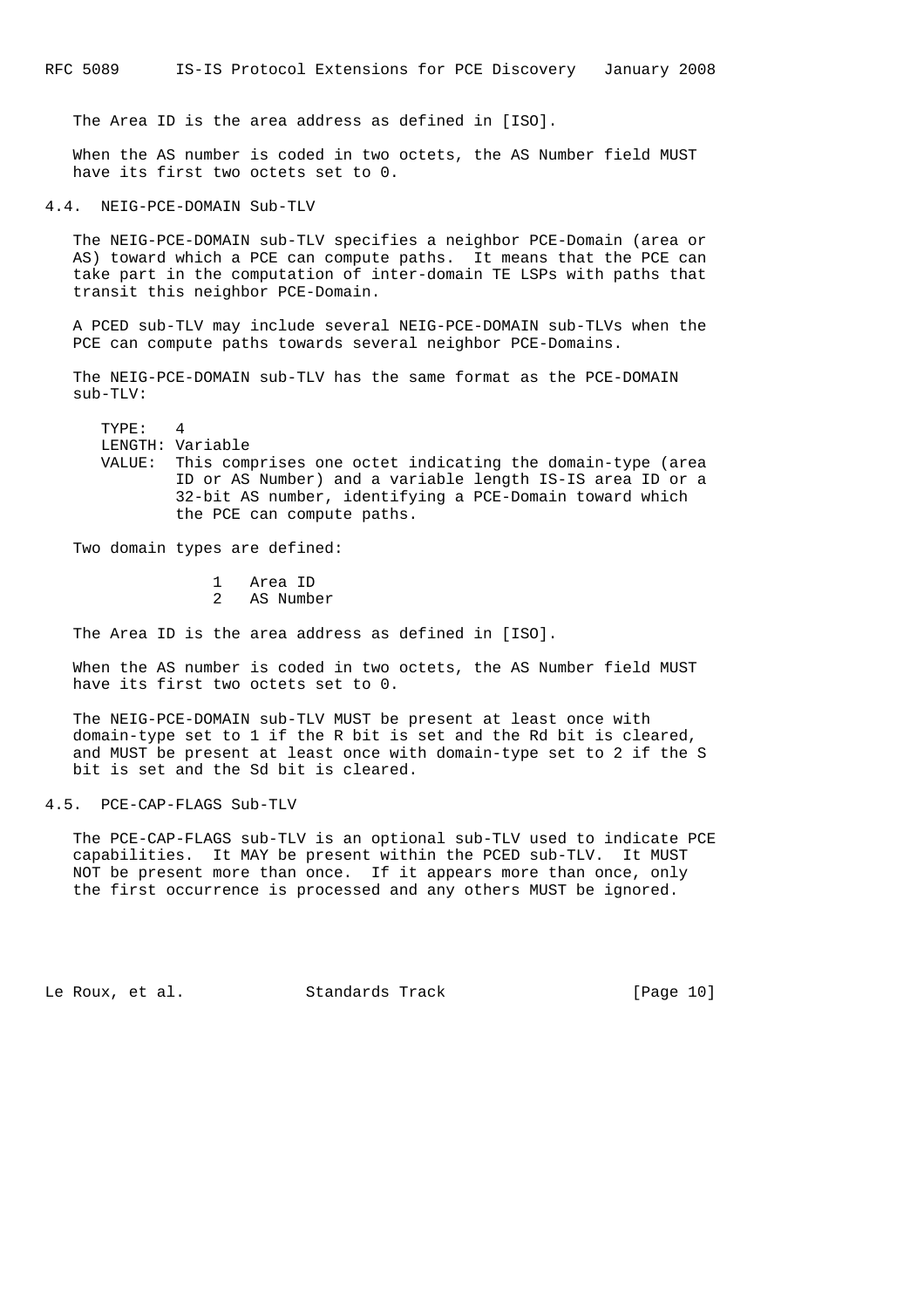The value field of the PCE-CAP-FLAGS sub-TLV is made up of an array of units of 32-bit flags numbered from the most significant bit as bit zero, where each bit represents one PCE capability.

The PCE-CAP-FLAGS sub-TLV has the following format:

 TYPE: 5 LENGTH: Multiple of 4 VALUE: This contains an array of units of 32-bit flags numbered from the most significant as bit zero, where each bit represents one PCE capability.

 The PCE capability registry is managed by IANA; it is common with OSPF and defined in [RFC5088].

 Reserved bits SHOULD be set to zero on transmission and MUST be ignored on receipt.

5. Elements of Procedure

 The PCED sub-TLV is advertised within an IS-IS Router Capability TLV defined in [RFC4971]. As such, elements of procedures are inherited from those defined in [RFC4971].

 The flooding scope is controlled by the S flag in the IS-IS Router Capability TLV (see [RFC4971]). When the scope of the PCED sub-TLV is area local, it MUST be carried within an IS-IS Router Capability TLV having the S bit cleared. When the scope of the PCED sub-TLV is the entire IS-IS routing domain, it MUST be carried within an IS-IS Router Capability TLV having the S bit set. Note that when only the L bit of the PATH-SCOPE sub-TLV is set, the flooding scope MUST be area local.

 Note that an L1L2 node may include a PCED TLV in a Router Capability TLV with the S bit cleared in both in its L1 and L2 LSPs. This allows the flooding scope to be restricted to the L1 area and the L2 sub-domain.

 When the PCE function is deactivated, the IS-IS speaker advertising this PCE MUST originate a new IS-IS LSP that no longer includes the corresponding PCED TLV.

 The PCE address (i.e., the address indicated within the PCE-ADDRESS sub-TLV) SHOULD be reachable via some prefixes advertised by IS-IS.

 The PCED sub-TLV information regarding a specific PCE is only considered current and useable when the router advertising this

Le Roux, et al. Standards Track [Page 11]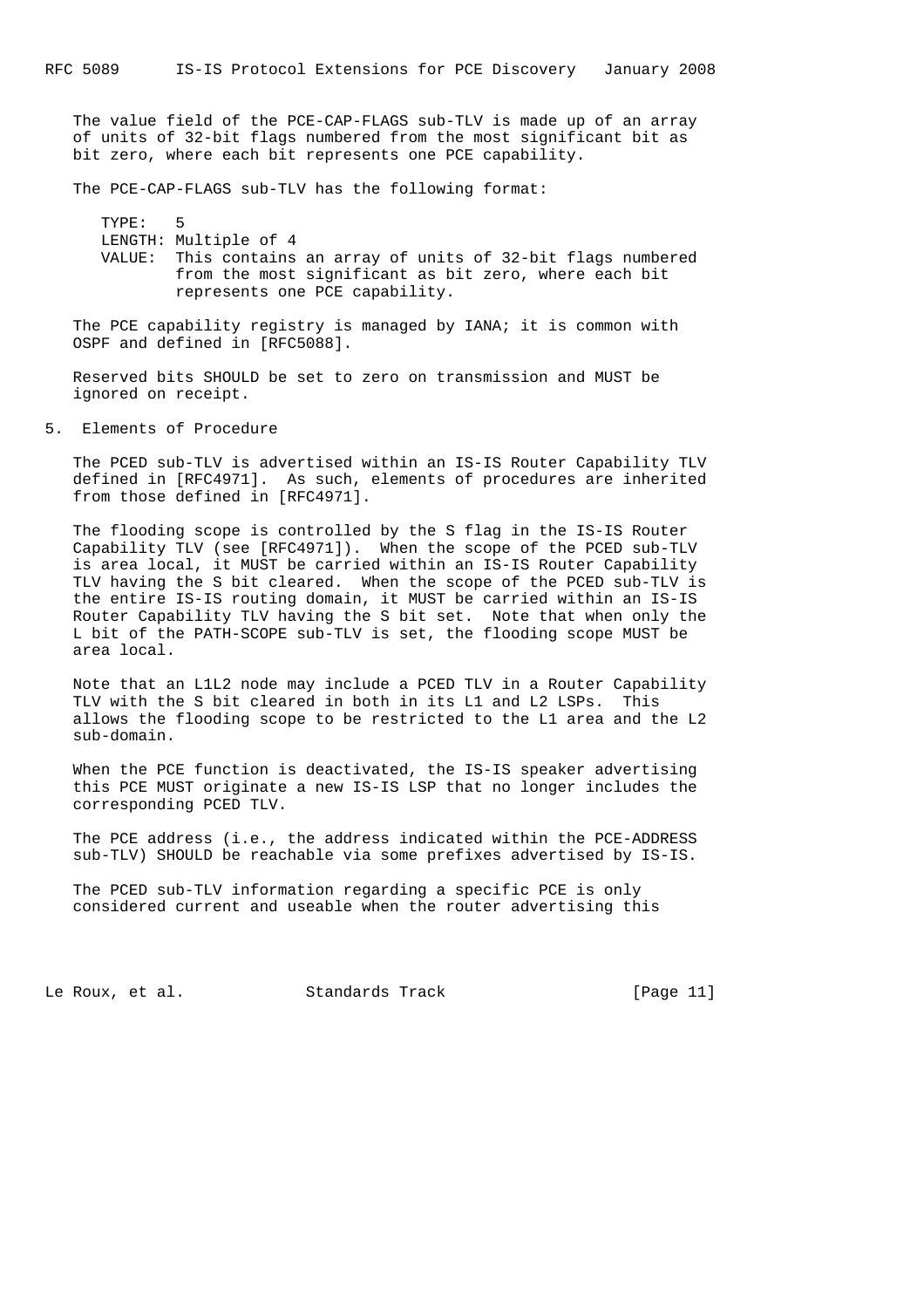information is itself reachable via IS-IS calculated paths at the level of the LSP in which the PCED sub-TLV appears.

 A change in the state of a PCE (activate, deactivate, parameter change) MUST result in a corresponding change in the PCED sub-TLV information advertised by an IS-IS router (inserted, removed, updated) in its LSP. The way PCEs determine the information they advertise, and how that information is made available to IS-IS, is out of the scope of this document. Some information may be configured (e.g., address, preferences, scope) and other information may be automatically determined by the PCE (e.g., areas of visibility).

 A change in information in the PCED sub-TLV MUST NOT trigger any SPF computation at a receiving router.

6. Backward Compatibility

 The PCED sub-TLV defined in this document does not introduce any interoperability issues.

 An IS-IS router not supporting the PCED sub-TLV will just silently ignore the sub-TLV as specified in [RFC4971].

7. IANA Considerations

 IANA has defined a registry for the sub-TLVs carried in the IS-IS Router Capability TLV defined in [RFC4971]. IANA has assigned a new sub-TLV codepoint for the PCED sub-TLV carried within the Router Capability TLV.

| Value | $S$ ub-TLV   | References      |
|-------|--------------|-----------------|
|       |              |                 |
| 5     | PCED sub-TLV | (this document) |

8. Security Considerations

 This document defines IS-IS extensions for PCE discovery within an administrative domain. Hence the security of the PCE discovery relies on the security of IS-IS.

 Mechanisms defined to ensure authenticity and integrity of IS-IS LSPs [RFC3567] and their TLVs, can be used to secure the PCED sub-TLV as well.

 IS-IS provides no encryption mechanism for protecting the privacy of LSPs and, in particular, the privacy of the PCE discovery information.

Le Roux, et al. Standards Track [Page 12]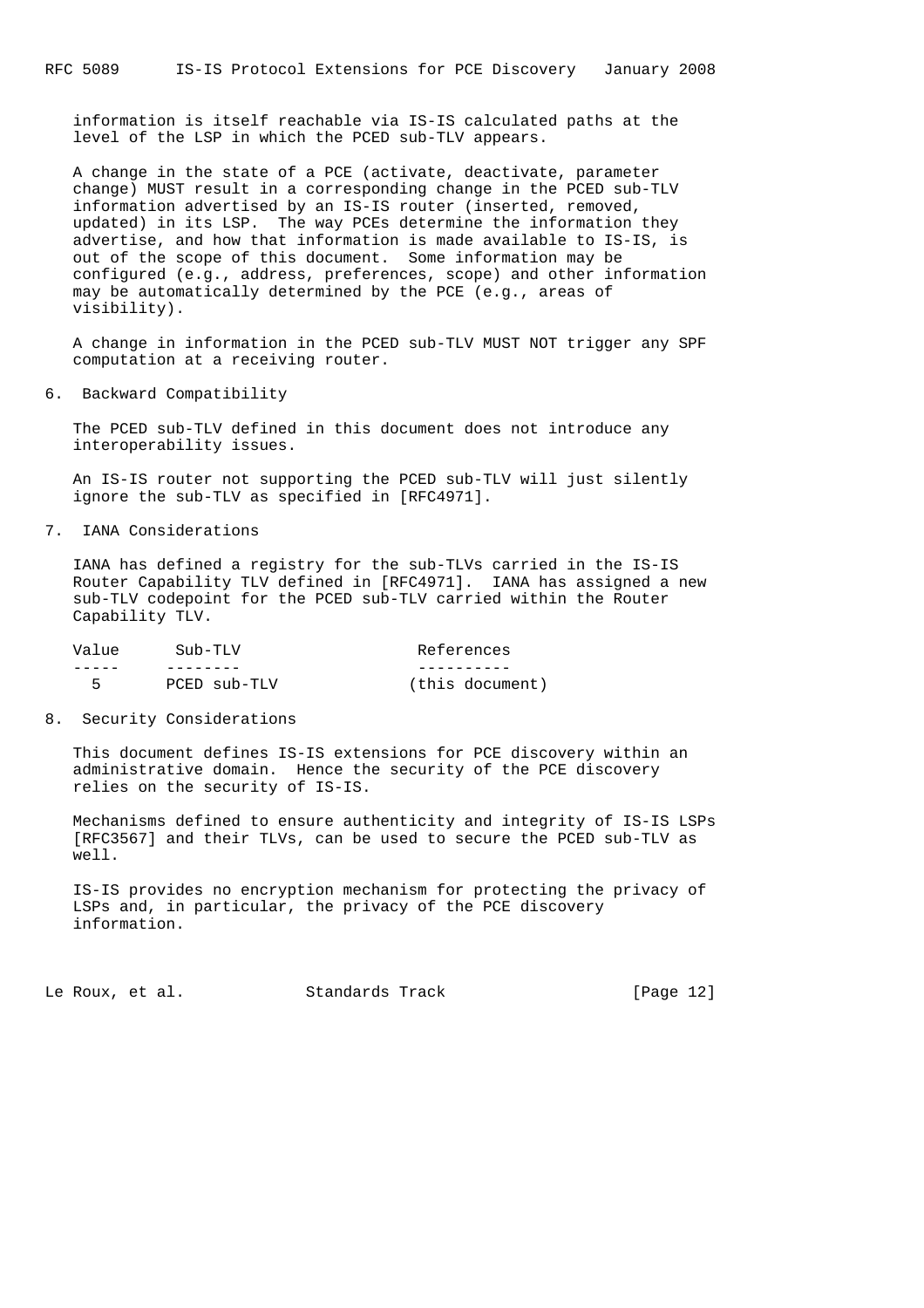9. Manageability Considerations

 Manageability considerations for PCE Discovery are addressed in Section 4.10 of [RFC4674].

9.1. Control of Policy and Functions

 Requirements for the configuration of PCE discovery parameters on PCCs and PCEs are discussed in Section 4.10.1 of [RFC4674].

 In particular, a PCE implementation SHOULD allow the following parameters to be configured on the PCE:

-The PCE IPv4/IPv6 address(es) (see Section 4.1).

 -The PCE Scope, including the inter-domain functions (inter-area, inter-AS, inter-layer), the preferences, and whether the PCE can act as default PCE (see Section 4.2).

-The PCE-Domains (see Section 4.3).

-The neighbor PCE-Domains (see Section 4.4).

-The PCE capabilities (see Section 4.5).

9.2. Information and Data Model

A MIB module for PCE Discovery is defined in [PCED-MIB].

9.3. Liveness Detection and Monitoring

 This document specifies the use of IS-IS as a PCE Discovery Protocol. The requirements specified in [RFC4674] include the ability to determine liveness of the PCE Discovery protocol. Normal operation of the IS-IS protocol meets these requirements.

#### 9.4. Verify Correct Operations

 The correlation of information advertised against information received can be achieved by comparing the information in the PCED sub-TLV received by the PCC with that stored at the PCE using the PCED MIB [PCED-MIB]. The number of dropped, corrupt, and rejected information elements are available through the PCED MIB.

9.5. Requirements on Other Protocols and Functional Components

 The IS-IS extensions defined in this document do not imply any requirements on other protocols.

Le Roux, et al. Standards Track [Page 13]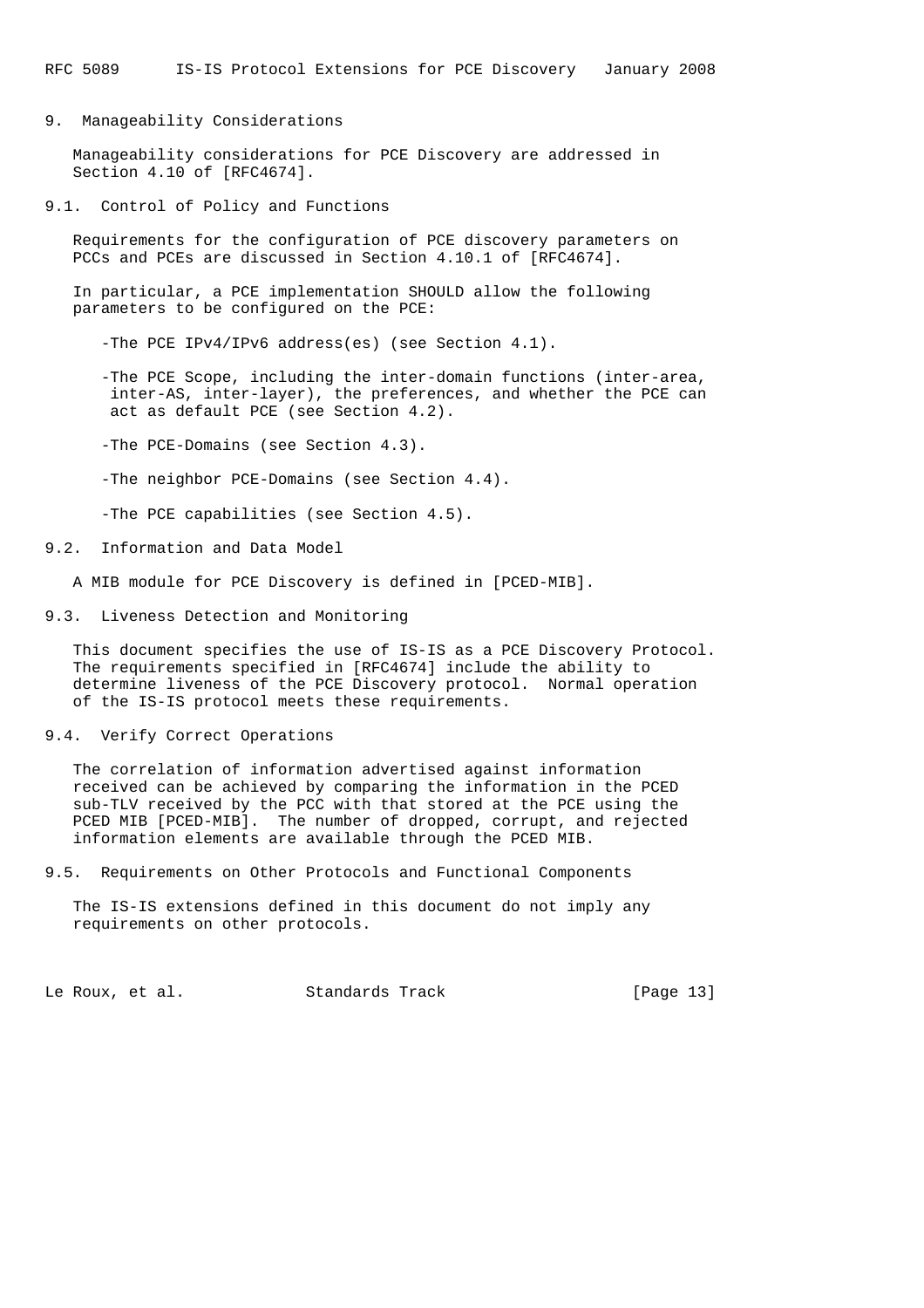## 9.6. Impact on Network Operations

 Frequent changes in PCE information advertised in the PCED sub-TLV may have a significant impact on IS-IS and might destabilize the operation of the network by causing the PCCs to swap between PCEs.

 As discussed in Section 4.10.4 of [RFC4674], it MUST be possible to apply at least the following controls:

- Configurable limit on the rate of announcement of changed parameters at a PCE.
- Control of the impact on PCCs, such as through rate-limiting the processing of PCED sub-TLVs.
- Configurable control of triggers that cause a PCC to swap to another PCE.
- 10. Acknowledgments

 We would like to thank Lucy Wong, Adrian Farrel, Les Ginsberg, Mike Shand, Lou Berger, David Ward, Ross Callon, and Lisa Dusseault for their useful comments and suggestions.

Le Roux, et al. Standards Track [Page 14]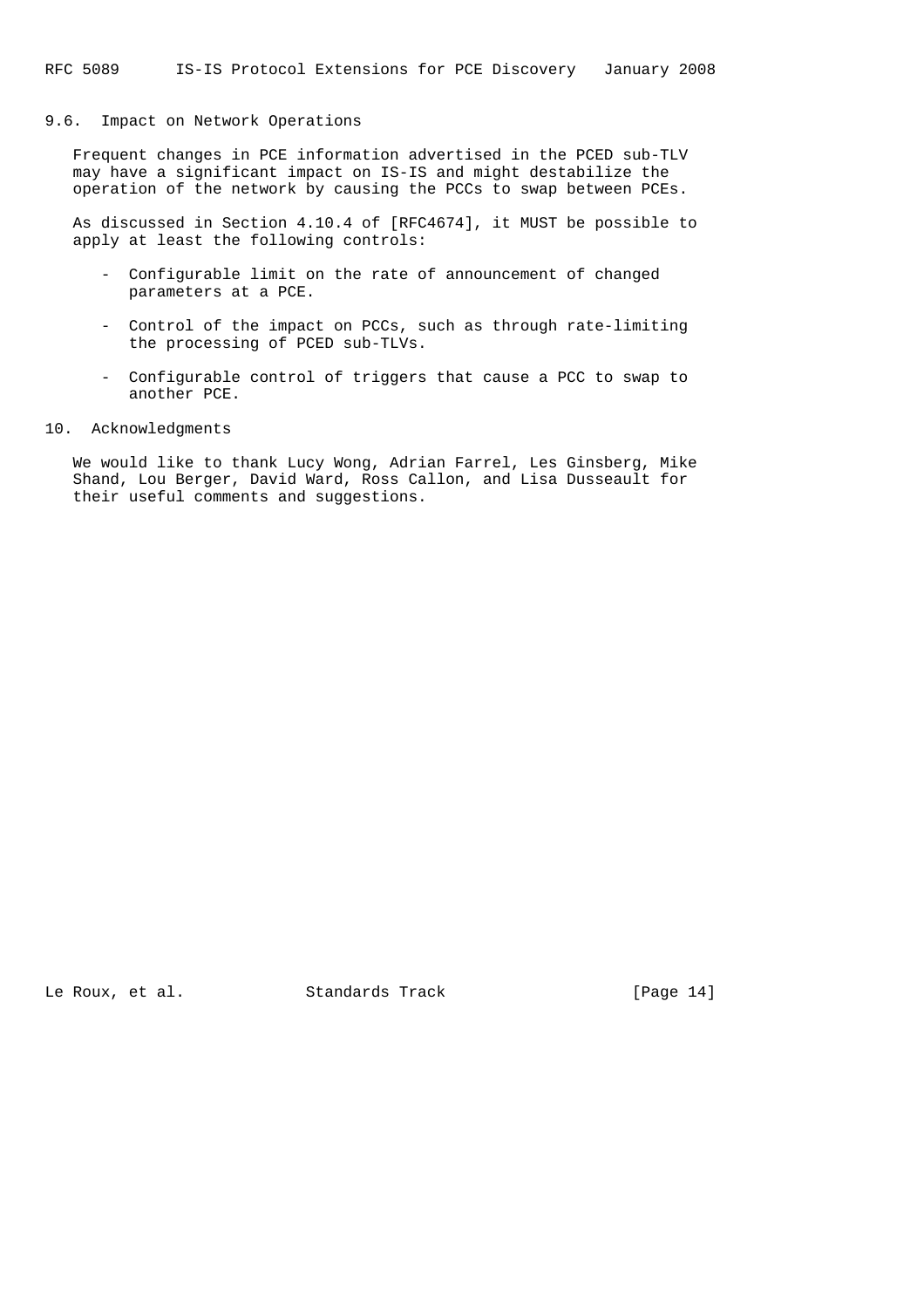#### 11. References

# 11.1. Normative References

- [ISO] "Intermediate System to Intermediate System Intra-Domain Routeing Exchange Protocol for use in Conjunction with the Protocol for Providing the Connectionless-mode Network Service" ISO/IEC 10589:2002 Second Edition.
- [RFC2119] Bradner, S., "Key words for use in RFCs to Indicate Requirement Levels", BCP 14, RFC 2119, March 1997.
- [RFC3567] Li, T. and R. Atkinson, "Intermediate System to Intermediate System (IS-IS) Cryptographic Authentication", RFC 3567, July 2003.
- [RFC3784] Smit, H. and T. Li, "Intermediate System to Intermediate System (IS-IS) Extensions for Traffic Engineering (TE)", RFC 3784, June 2004.
- [RFC4971] Vasseur, JP., Ed., Shen, N., Ed., and R. Aggarwal, Ed., "Intermediate System to Intermediate System (IS-IS) Extensions for Advertising Router Information", RFC 4971, July 2007.
- [RFC5088] Le Roux, JL., Ed., Vasseur, JP., Ed., Ikejiri, Y., and R. Zhang, "OSPF Protocol Extensions for Path Computation Element (PCE) Discovery", RFC 5088, January 2008.

# 11.2. Informative References

- [PCED-MIB] Stephan, E., "Definitions of Managed Objects for Path Computation Element Discovery", Work in Progress, March 2007.
- [PCEP] Vasseur, JP., Ed., and JL. Le Roux, Ed., "Path Computation Element (PCE) communication Protocol (PCEP) ", Work in Progress, November 2007.
- [RFC4655] Farrel, A., Vasseur, JP., and J. Ash, "A Path Computation Element (PCE)-Based Architecture", RFC 4655, August 2006.
- [RFC4657] Ash, J., Ed., and J. Le Roux, Ed., "Path Computation Element (PCE) Communication Protocol Generic Requirements", RFC 4657, September 2006.

Le Roux, et al. Standards Track [Page 15]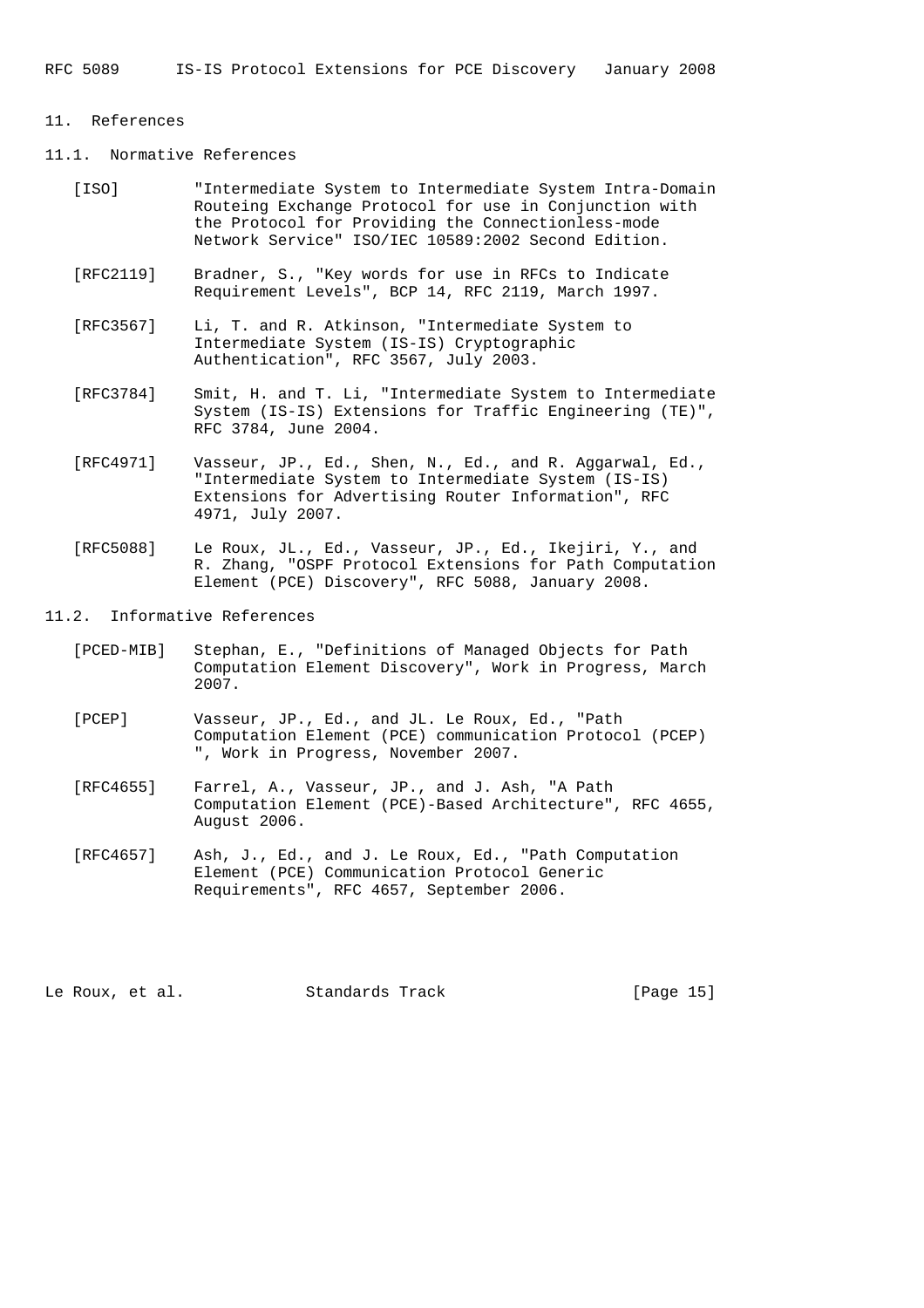[RFC4674] Le Roux, J., Ed., "Requirements for Path Computation Element (PCE) Discovery", RFC 4674, October 2006.

# Authors' Addresses

 Jean-Louis Le Roux (Editor) France Telecom 2, avenue Pierre-Marzin 22307 Lannion Cedex FRANCE EMail: jeanlouis.leroux@orange-ftgroup.com

 Jean-Philippe Vasseur (Editor) Cisco Systems, Inc. 1414 Massachusetts avenue Boxborough, MA 01719 USA EMail: jpv@cisco.com

 Yuichi Ikejiri NTT Communications Corporation 1-1-6, Uchisaiwai-cho, Chiyoda-ku Tokyo 100-8019 JAPAN EMail: y.ikejiri@ntt.com

 Raymond Zhang BT 2160 E. Grand Ave. El Segundo, CA 90025 USA EMail: raymond.zhang@bt.com

Le Roux, et al. Standards Track [Page 16]